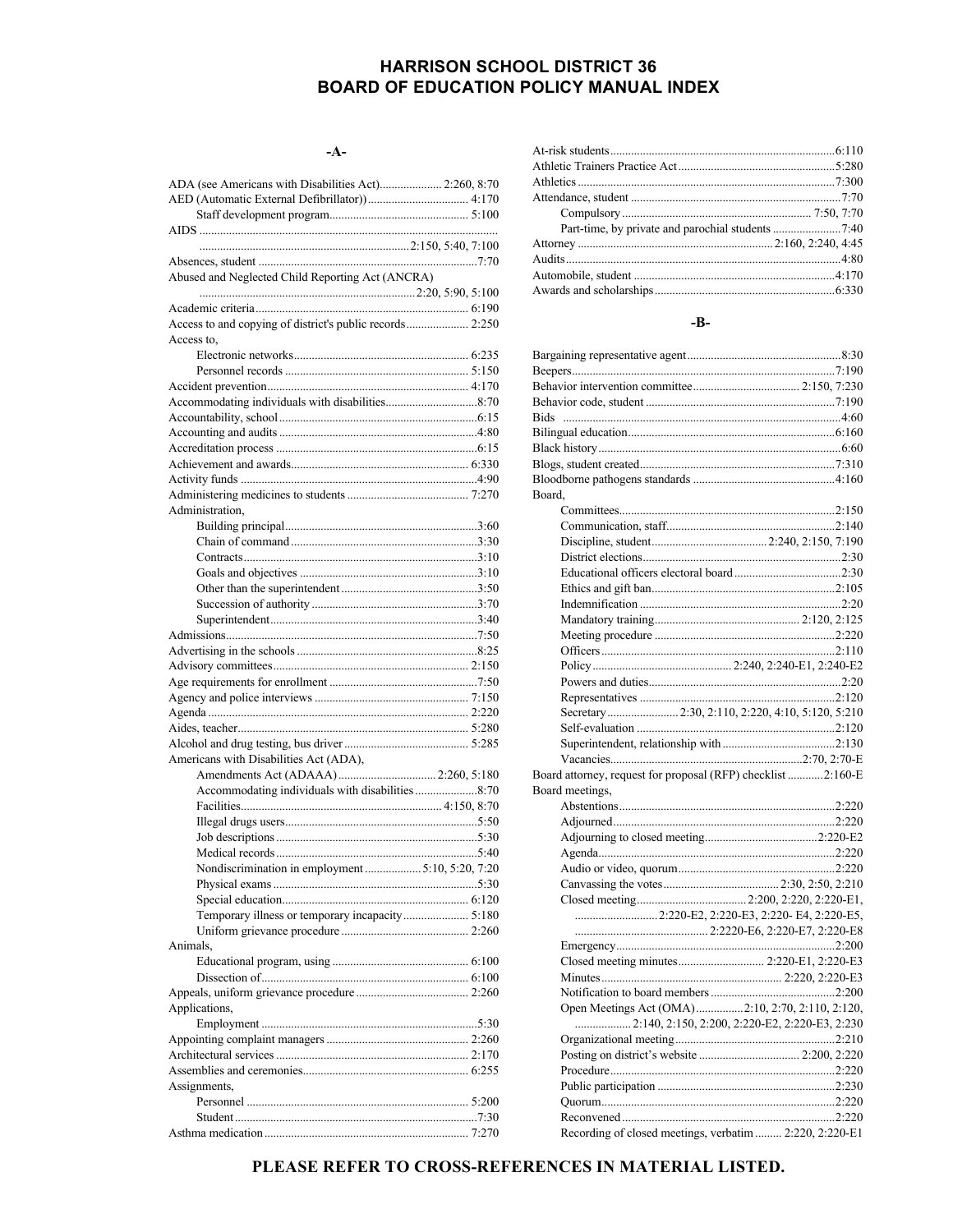| Verbatim recording requirement 2:220, 2:220-E1                        |  |
|-----------------------------------------------------------------------|--|
|                                                                       |  |
| Board member,                                                         |  |
|                                                                       |  |
|                                                                       |  |
|                                                                       |  |
|                                                                       |  |
|                                                                       |  |
|                                                                       |  |
|                                                                       |  |
|                                                                       |  |
|                                                                       |  |
|                                                                       |  |
|                                                                       |  |
| Guidance for communications, including email 2:140-E                  |  |
|                                                                       |  |
|                                                                       |  |
|                                                                       |  |
|                                                                       |  |
|                                                                       |  |
|                                                                       |  |
|                                                                       |  |
|                                                                       |  |
|                                                                       |  |
|                                                                       |  |
|                                                                       |  |
|                                                                       |  |
|                                                                       |  |
|                                                                       |  |
|                                                                       |  |
|                                                                       |  |
|                                                                       |  |
|                                                                       |  |
|                                                                       |  |
|                                                                       |  |
|                                                                       |  |
|                                                                       |  |
|                                                                       |  |
| Successor administrator, call meeting 3:70                            |  |
|                                                                       |  |
| Travel expense voucher, approval of 2:120                             |  |
|                                                                       |  |
|                                                                       |  |
| Guidance for board member communication2:140-E                        |  |
| Verbatim recording requirement 2:220, 2:220-E1                        |  |
|                                                                       |  |
| Board relationships                                                   |  |
|                                                                       |  |
|                                                                       |  |
| Guidance communications, including email 2:140-E                      |  |
|                                                                       |  |
|                                                                       |  |
|                                                                       |  |
|                                                                       |  |
|                                                                       |  |
|                                                                       |  |
|                                                                       |  |
| Bullying and school violence  6:60, 7:20, 7:180, 7:190, 7:310<br>Bus. |  |
|                                                                       |  |
|                                                                       |  |
|                                                                       |  |
|                                                                       |  |
|                                                                       |  |

## **-C-**

| Cannabis, Medical Cannabis Act 5:10, 5:50, 8:30                  |  |
|------------------------------------------------------------------|--|
|                                                                  |  |
|                                                                  |  |
|                                                                  |  |
|                                                                  |  |
|                                                                  |  |
|                                                                  |  |
|                                                                  |  |
|                                                                  |  |
| Child Nutrition and WIC Reauthorization Act of 2004  4:120, 6:50 |  |
| Child sex offender,                                              |  |
| Adam Walsh Child Protection and Safety Act5:260                  |  |
| Murderer and Violent Offender Against Youth                      |  |
|                                                                  |  |
| Offender community notification laws4:175                        |  |
|                                                                  |  |
|                                                                  |  |
|                                                                  |  |
|                                                                  |  |
|                                                                  |  |
|                                                                  |  |
|                                                                  |  |
|                                                                  |  |
|                                                                  |  |
|                                                                  |  |
|                                                                  |  |
|                                                                  |  |
|                                                                  |  |
|                                                                  |  |
|                                                                  |  |
| Communicable and chronic                                         |  |
|                                                                  |  |
| Communicable and chronic infectious disease team5:40             |  |
| Communication,                                                   |  |
|                                                                  |  |
|                                                                  |  |
|                                                                  |  |
|                                                                  |  |
|                                                                  |  |
|                                                                  |  |
|                                                                  |  |
| Compassionate Use of Medical Cannabis Pilot                      |  |
| Program (Medical Cannabis Act) 5:50, 8:30                        |  |
|                                                                  |  |
| Complaint managers2:260, 5:10, 5:20, 7:20, 8:70                  |  |
| Complaints about curriculum, instructional                       |  |
|                                                                  |  |
|                                                                  |  |
|                                                                  |  |
| Conduct code for participants in extracurricular activities7:240 |  |
|                                                                  |  |
|                                                                  |  |
| Conflict of interest.                                            |  |
|                                                                  |  |
|                                                                  |  |
|                                                                  |  |
|                                                                  |  |
|                                                                  |  |
| Contracts,                                                       |  |
|                                                                  |  |
|                                                                  |  |
|                                                                  |  |
|                                                                  |  |
|                                                                  |  |
|                                                                  |  |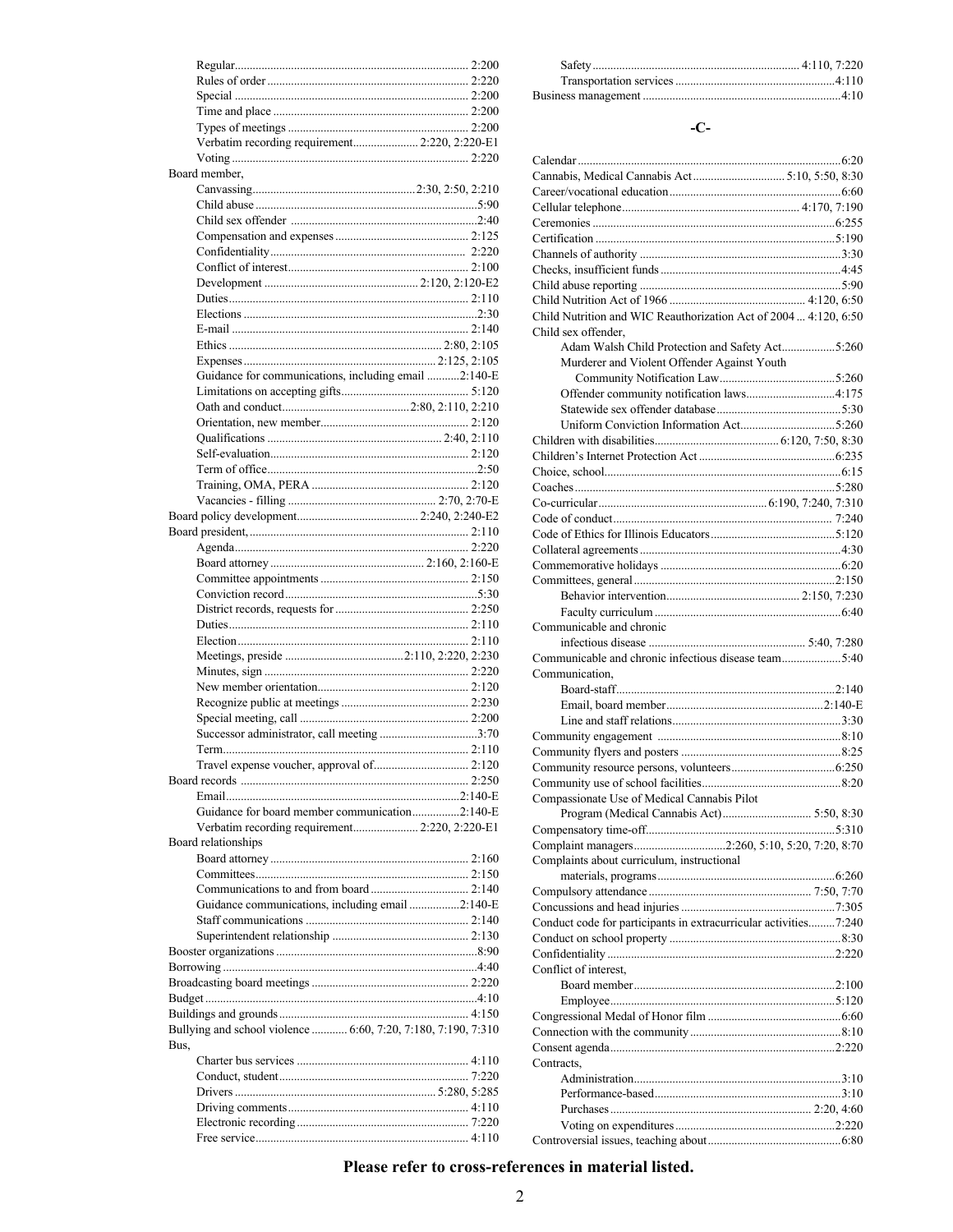| Curriculum, |  |
|-------------|--|
|             |  |
|             |  |
|             |  |
|             |  |
|             |  |
|             |  |

#### **-D-**

| Diabetes                                                      |  |
|---------------------------------------------------------------|--|
|                                                               |  |
| Disabilities.                                                 |  |
| Accommodating individuals with disabilities 8:70              |  |
| Communicable and chronic infectious disease 5:40              |  |
|                                                               |  |
|                                                               |  |
| Equal employment opportunity                                  |  |
|                                                               |  |
|                                                               |  |
|                                                               |  |
|                                                               |  |
|                                                               |  |
|                                                               |  |
|                                                               |  |
|                                                               |  |
|                                                               |  |
|                                                               |  |
|                                                               |  |
|                                                               |  |
| Discipline, student (see Student behavior)                    |  |
|                                                               |  |
| Discrimination prohibited,                                    |  |
|                                                               |  |
|                                                               |  |
|                                                               |  |
|                                                               |  |
|                                                               |  |
|                                                               |  |
|                                                               |  |
|                                                               |  |
|                                                               |  |
|                                                               |  |
| Display and distribution of                                   |  |
|                                                               |  |
|                                                               |  |
|                                                               |  |
|                                                               |  |
| District.                                                     |  |
| Agreements, with organizations, operations, cooperatives.1:20 |  |
|                                                               |  |
|                                                               |  |
|                                                               |  |
|                                                               |  |
|                                                               |  |
|                                                               |  |
|                                                               |  |
|                                                               |  |
|                                                               |  |

| Drug- and alcohol-free workplace; tobacco prohibition 5:50 |       |
|------------------------------------------------------------|-------|
| Drug and alcohol testing.                                  |       |
|                                                            |       |
| School bus and commercial vehicle drivers                  |       |
|                                                            | 5.285 |

## **-E-**

| -к-                                                          |  |
|--------------------------------------------------------------|--|
|                                                              |  |
|                                                              |  |
|                                                              |  |
|                                                              |  |
|                                                              |  |
| <b>Educational Support Personnel,</b>                        |  |
|                                                              |  |
|                                                              |  |
| Drug and alcohol testing for school bus and                  |  |
|                                                              |  |
|                                                              |  |
|                                                              |  |
|                                                              |  |
|                                                              |  |
|                                                              |  |
|                                                              |  |
|                                                              |  |
|                                                              |  |
|                                                              |  |
|                                                              |  |
|                                                              |  |
| Educator Preparation and Licensure Board 3:40                |  |
| Electronic networks                                          |  |
|                                                              |  |
|                                                              |  |
|                                                              |  |
|                                                              |  |
|                                                              |  |
| Guidance for board member communications2:140-E              |  |
| Responsibilities concerning internal information 5:130       |  |
| Emergency,                                                   |  |
|                                                              |  |
|                                                              |  |
|                                                              |  |
| Employees, (see General Personnel, Professional Personnel or |  |
| <b>Educational Support Personnel)</b>                        |  |
|                                                              |  |
| Environmental quality of buildings and grounds 4:160         |  |
|                                                              |  |
|                                                              |  |
|                                                              |  |
| Equal employment opportunity and                             |  |
|                                                              |  |
| Ethics.                                                      |  |
|                                                              |  |
|                                                              |  |
|                                                              |  |
|                                                              |  |
| Every Student Succeeds Act (ESSA),                           |  |
|                                                              |  |
|                                                              |  |
|                                                              |  |
| Children's Privacy Protection and Parental                   |  |
|                                                              |  |
| Duties and qualifications, educational                       |  |
|                                                              |  |
|                                                              |  |
|                                                              |  |
|                                                              |  |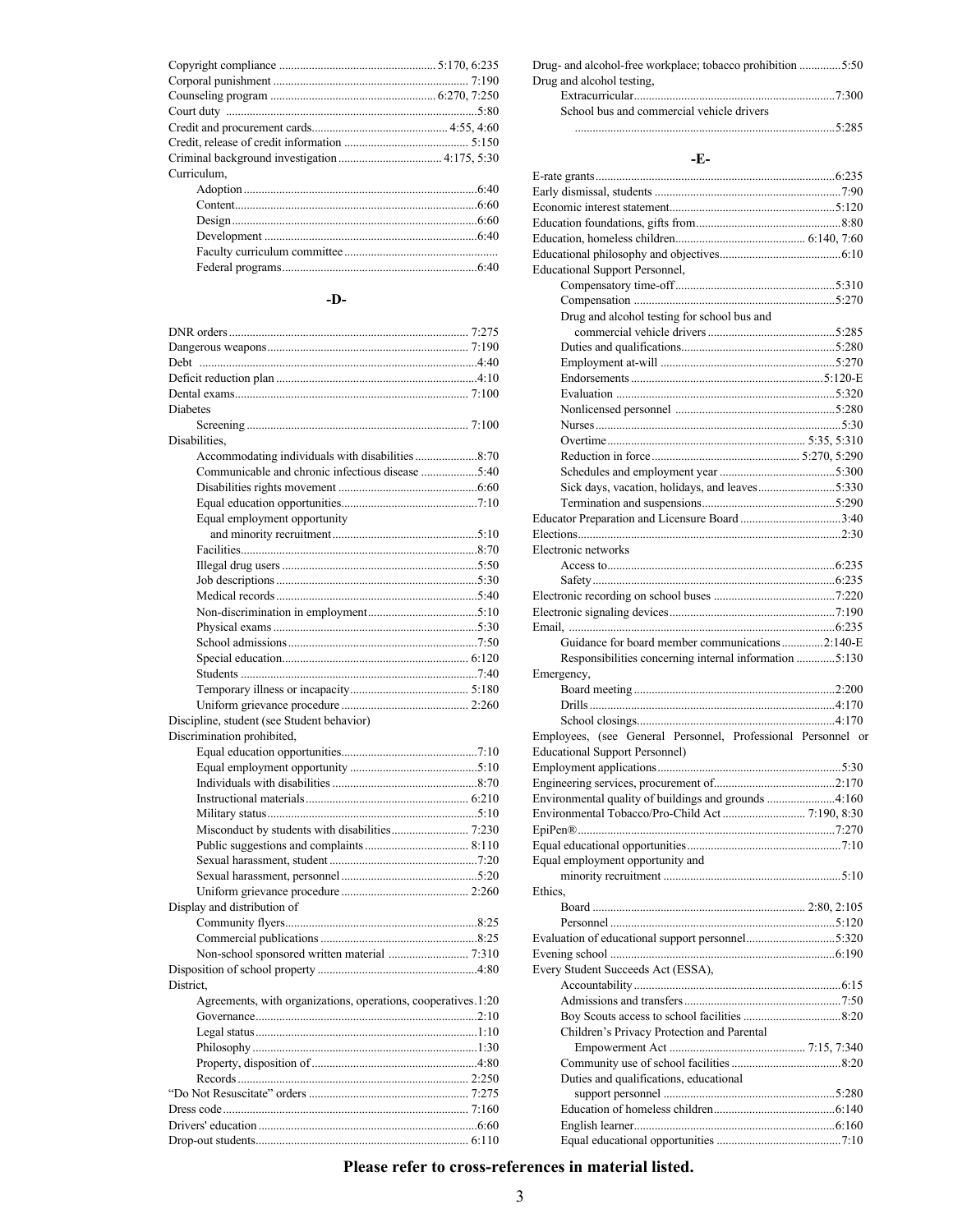#### Health examinations, immunizations and exclusion

| McKinney Homeless Assistance Act  2:260, 4:110,           |  |
|-----------------------------------------------------------|--|
|                                                           |  |
|                                                           |  |
|                                                           |  |
|                                                           |  |
| Perpetually dangerous school and choice for               |  |
|                                                           |  |
|                                                           |  |
|                                                           |  |
|                                                           |  |
|                                                           |  |
|                                                           |  |
| School admissions and transfers, non-district schools7:50 |  |
|                                                           |  |
|                                                           |  |
| State Certification/Licensure Requirements 5:190          |  |
| Student.                                                  |  |
|                                                           |  |
|                                                           |  |
| Health, eye, and dental examinations;                     |  |
|                                                           |  |
|                                                           |  |
|                                                           |  |
|                                                           |  |
|                                                           |  |
| Teacher qualifications, professional personnel  5:190     |  |
|                                                           |  |
|                                                           |  |
|                                                           |  |
|                                                           |  |
|                                                           |  |
|                                                           |  |
|                                                           |  |
| Expenses,                                                 |  |
|                                                           |  |
|                                                           |  |
|                                                           |  |
|                                                           |  |
|                                                           |  |
|                                                           |  |
|                                                           |  |
|                                                           |  |

#### **-F-**

| 2:110, 2:140-E, 2:200, 2:250, 5:130             |  |
|-------------------------------------------------|--|
|                                                 |  |
|                                                 |  |
|                                                 |  |
| Family and Medical Leave Act5:185, 5:250, 5:330 |  |
| Family Education Rights and                     |  |
|                                                 |  |
|                                                 |  |
| Fees.                                           |  |
|                                                 |  |
|                                                 |  |
|                                                 |  |
|                                                 |  |
|                                                 |  |
|                                                 |  |
|                                                 |  |
|                                                 |  |
|                                                 |  |
|                                                 |  |
|                                                 |  |
|                                                 |  |

| "Foundational Principles of Effective Governance"2:130,  |  |
|----------------------------------------------------------|--|
|                                                          |  |
|                                                          |  |
| Freedom of Information Act (FOIA) 2:110, 2:140-E, 2:200, |  |
|                                                          |  |
|                                                          |  |
|                                                          |  |

#### **-G-**

| General Personnel,                                           |  |
|--------------------------------------------------------------|--|
|                                                              |  |
|                                                              |  |
|                                                              |  |
|                                                              |  |
|                                                              |  |
| Drug- and alcohol-free workplace; tobacco prohibition5:50    |  |
|                                                              |  |
|                                                              |  |
|                                                              |  |
|                                                              |  |
|                                                              |  |
| Fair Labor Standards Act,                                    |  |
|                                                              |  |
|                                                              |  |
|                                                              |  |
|                                                              |  |
|                                                              |  |
|                                                              |  |
|                                                              |  |
|                                                              |  |
|                                                              |  |
| Nursing mothers, workplace accommodations  5:10, 5:200       |  |
|                                                              |  |
|                                                              |  |
|                                                              |  |
|                                                              |  |
|                                                              |  |
|                                                              |  |
|                                                              |  |
|                                                              |  |
|                                                              |  |
|                                                              |  |
| Genetic Information Nondiscrimination Act (GINA) 2:260, 5:10 |  |
| Genetic Information Protection Act (GIPA) 2:260, 5:10        |  |
|                                                              |  |
| Gifts.                                                       |  |
|                                                              |  |
|                                                              |  |
|                                                              |  |
| State Officials and Employees Ethics Act 2:105, 5:120        |  |
| Goals 2000: Educate America                                  |  |
|                                                              |  |
|                                                              |  |
|                                                              |  |
|                                                              |  |
|                                                              |  |
|                                                              |  |
|                                                              |  |
|                                                              |  |
|                                                              |  |
| Goals and objectives,                                        |  |
|                                                              |  |
|                                                              |  |
|                                                              |  |
|                                                              |  |
|                                                              |  |
| Governance,                                                  |  |
|                                                              |  |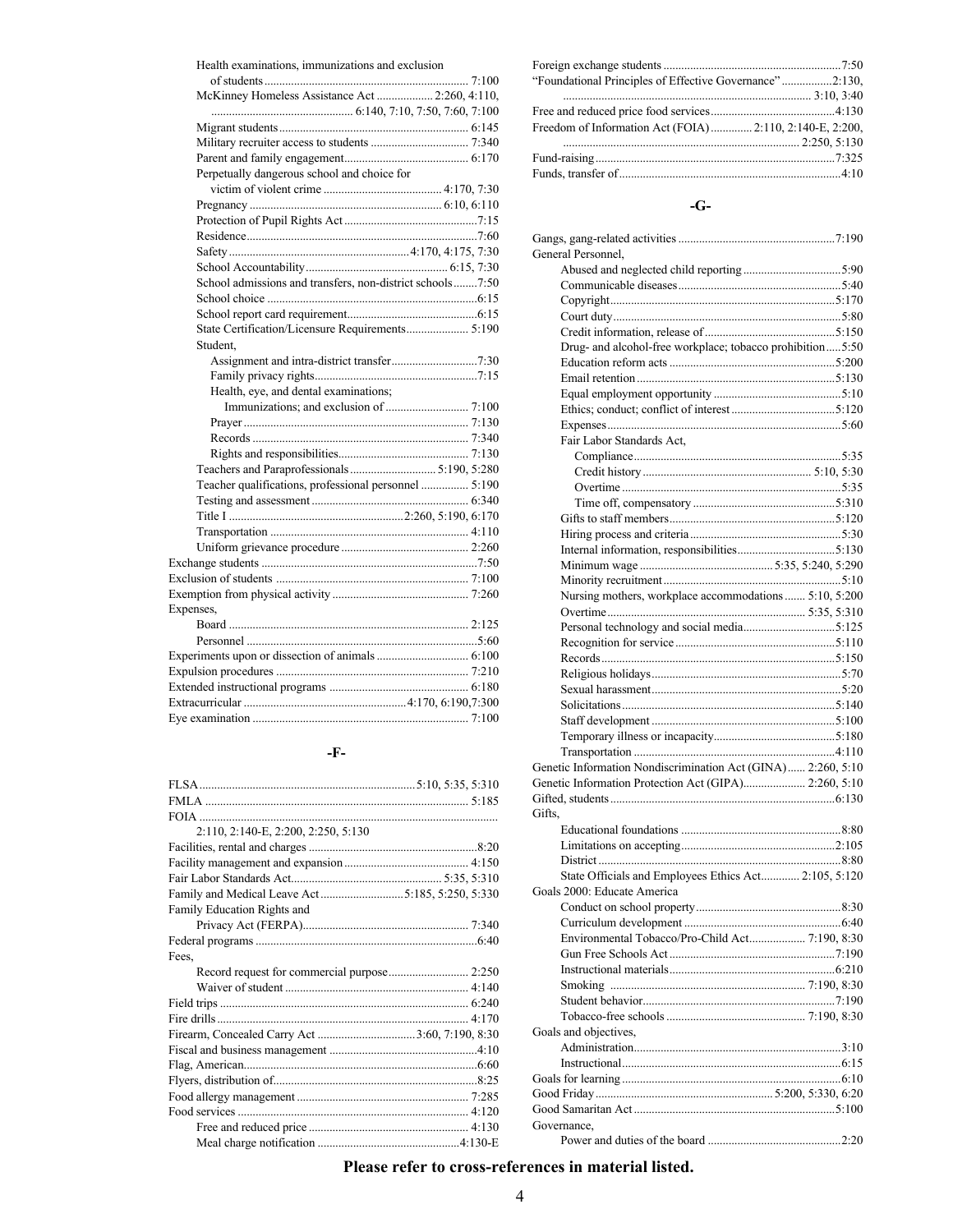| Graduation, |  |
|-------------|--|
|             |  |
|             |  |
|             |  |
|             |  |
|             |  |
|             |  |
|             |  |
|             |  |
|             |  |
|             |  |

### **-H-**

| Harassment,                                                 |  |
|-------------------------------------------------------------|--|
|                                                             |  |
|                                                             |  |
|                                                             |  |
|                                                             |  |
|                                                             |  |
|                                                             |  |
| Health/Life Safety Code for Public Schools,  4:150, 4:170,  |  |
|                                                             |  |
|                                                             |  |
|                                                             |  |
|                                                             |  |
|                                                             |  |
|                                                             |  |
|                                                             |  |
|                                                             |  |
|                                                             |  |
|                                                             |  |
|                                                             |  |
|                                                             |  |
| School admission and transportation4:110, 7:50, 7:60, 7:100 |  |
|                                                             |  |

#### **-I-**

| Illinois Green Government Coordinating Council  4:150 |  |
|-------------------------------------------------------|--|
|                                                       |  |
|                                                       |  |
|                                                       |  |
|                                                       |  |
|                                                       |  |
|                                                       |  |
|                                                       |  |
|                                                       |  |
|                                                       |  |
|                                                       |  |
|                                                       |  |
|                                                       |  |
| Individuals with Disabilities Education Act,          |  |
|                                                       |  |
|                                                       |  |
|                                                       |  |
|                                                       |  |
|                                                       |  |
|                                                       |  |
|                                                       |  |
|                                                       |  |
|                                                       |  |
|                                                       |  |
| Insurance.                                            |  |
|                                                       |  |

| Internet, (see Electronic Networks) |  |
|-------------------------------------|--|
|                                     |  |
| Interviews.                         |  |
|                                     |  |
|                                     |  |
|                                     |  |
|                                     |  |
|                                     |  |
|                                     |  |

#### **-J-**

## **-K-**

### **-L-**

| Learning assessment and school improvement plans 6:10, 6:15 |  |
|-------------------------------------------------------------|--|
|                                                             |  |
|                                                             |  |
|                                                             |  |
|                                                             |  |
|                                                             |  |
|                                                             |  |
|                                                             |  |
|                                                             |  |
|                                                             |  |
|                                                             |  |
|                                                             |  |
|                                                             |  |

#### **-M-**

| 5:230 |
|-------|
|       |
|       |
|       |
|       |
|       |
|       |
|       |
|       |
|       |
|       |
|       |
|       |
|       |
|       |
|       |
|       |

#### **-N-**

| Non-certified employees (see Educational Support Personnel) |  |
|-------------------------------------------------------------|--|
| Non-public school students, including parochial and         |  |

Kindergarten ..................................................................................6:30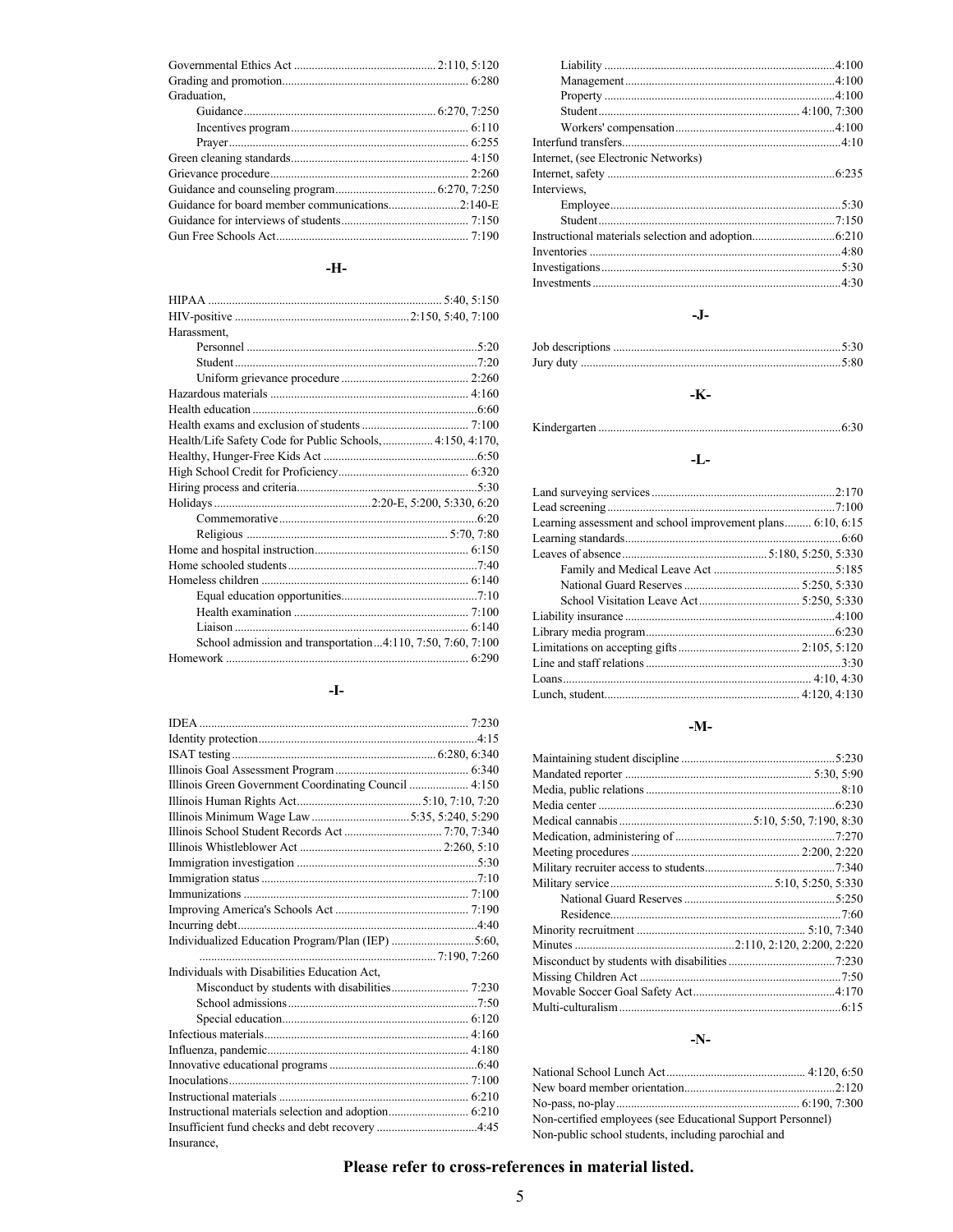| Notice to parents/guardians, regarding |  |
|----------------------------------------|--|
|                                        |  |
|                                        |  |

#### **-O-**

#### **-P-**

| Paraprofessionals,                                       |
|----------------------------------------------------------|
|                                                          |
| Working in program supported                             |
|                                                          |
|                                                          |
| Parental involvement,                                    |
|                                                          |
|                                                          |
| Part-time attendance by non-public school students 7:40  |
|                                                          |
|                                                          |
| Performance Evaluation Reform Act (PERA) 2:120, 2:120-E2 |
|                                                          |
|                                                          |
|                                                          |
|                                                          |
|                                                          |
|                                                          |
|                                                          |
|                                                          |
| Physical examinations,                                   |
|                                                          |
|                                                          |
| Physical Fitness Facility Medical Emergency              |
|                                                          |
|                                                          |
|                                                          |
|                                                          |
|                                                          |
|                                                          |
|                                                          |
|                                                          |
|                                                          |
|                                                          |
|                                                          |
| Powers and duties of the Board of Education2:20          |
|                                                          |
|                                                          |
|                                                          |
|                                                          |
| President, board (see Board president)                   |
|                                                          |
|                                                          |
| Privacy rights,                                          |
|                                                          |
|                                                          |
|                                                          |
| Procurement of architectural, engineering, and land      |
|                                                          |
|                                                          |

| Professional Personnel,                                  |  |
|----------------------------------------------------------|--|
|                                                          |  |
|                                                          |  |
|                                                          |  |
|                                                          |  |
|                                                          |  |
|                                                          |  |
|                                                          |  |
|                                                          |  |
|                                                          |  |
|                                                          |  |
|                                                          |  |
|                                                          |  |
|                                                          |  |
|                                                          |  |
|                                                          |  |
|                                                          |  |
|                                                          |  |
|                                                          |  |
| Psychotropic and psychostimulant medication 5:100, 7:190 |  |
|                                                          |  |
|                                                          |  |
|                                                          |  |
|                                                          |  |
|                                                          |  |
|                                                          |  |

## **-Q-**

## **-R-**

| Random drug and alcohol testing,         |  |
|------------------------------------------|--|
|                                          |  |
|                                          |  |
|                                          |  |
|                                          |  |
| Records.                                 |  |
|                                          |  |
|                                          |  |
|                                          |  |
|                                          |  |
|                                          |  |
|                                          |  |
|                                          |  |
|                                          |  |
| Rehabilitation Act of 1973, Section 504, |  |
|                                          |  |
|                                          |  |
|                                          |  |
|                                          |  |
|                                          |  |
|                                          |  |
|                                          |  |
|                                          |  |
|                                          |  |
| Religious holidays,                      |  |
|                                          |  |
|                                          |  |
|                                          |  |
|                                          |  |
|                                          |  |
|                                          |  |
|                                          |  |
|                                          |  |
|                                          |  |
|                                          |  |
|                                          |  |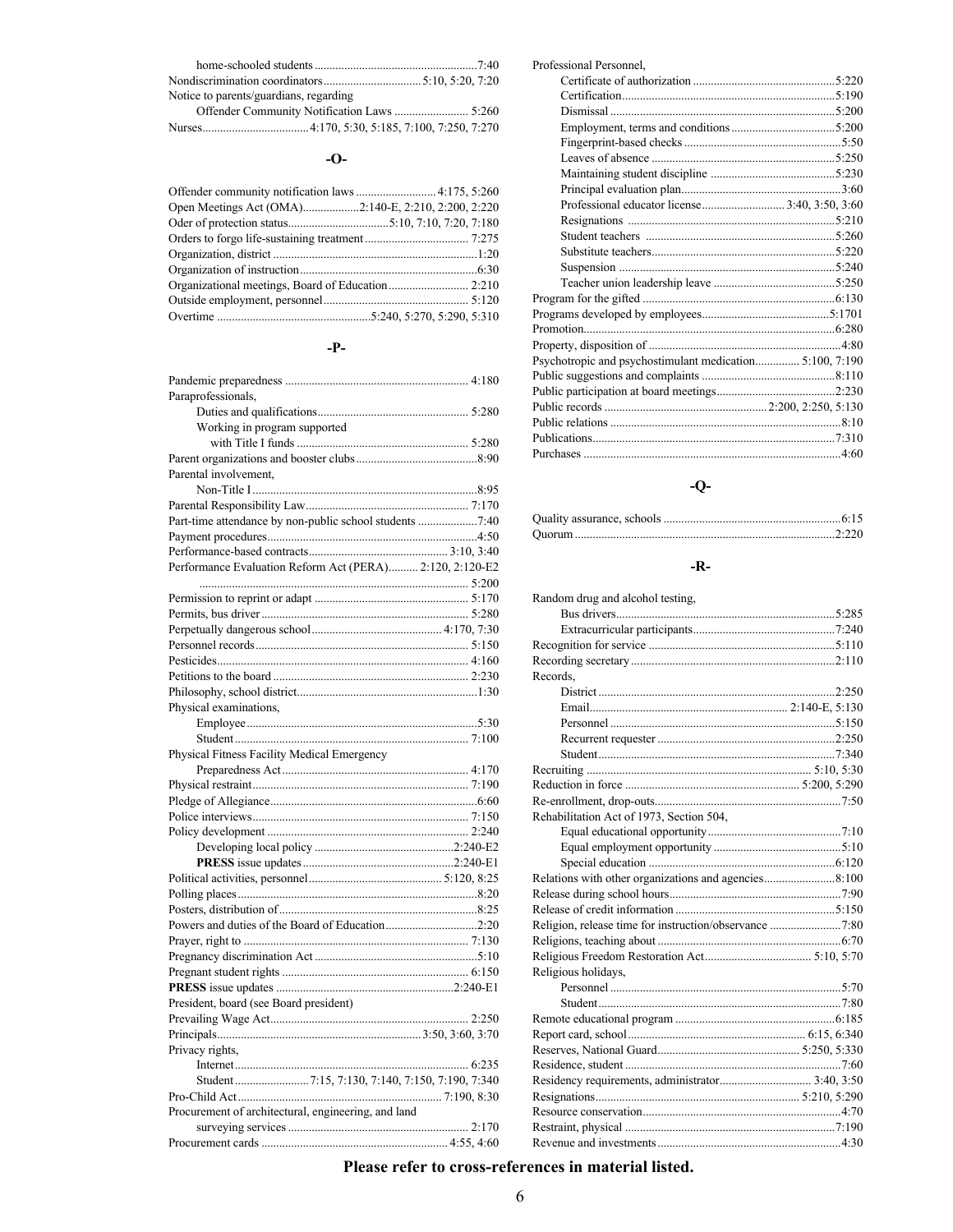#### $-S-$

| School Reform Act of 1997                        |  |
|--------------------------------------------------|--|
|                                                  |  |
|                                                  |  |
|                                                  |  |
|                                                  |  |
|                                                  |  |
|                                                  |  |
|                                                  |  |
|                                                  |  |
|                                                  |  |
|                                                  |  |
|                                                  |  |
|                                                  |  |
|                                                  |  |
|                                                  |  |
|                                                  |  |
|                                                  |  |
|                                                  |  |
|                                                  |  |
|                                                  |  |
|                                                  |  |
|                                                  |  |
| Secretary, Board                                 |  |
|                                                  |  |
|                                                  |  |
|                                                  |  |
|                                                  |  |
|                                                  |  |
|                                                  |  |
|                                                  |  |
|                                                  |  |
|                                                  |  |
|                                                  |  |
|                                                  |  |
|                                                  |  |
|                                                  |  |
|                                                  |  |
| Sex offender request for permission visit school |  |
|                                                  |  |
|                                                  |  |

|  |  |  |  |  |  | Sex Offender and Child Murderer Community Notification Act. |
|--|--|--|--|--|--|-------------------------------------------------------------|
|--|--|--|--|--|--|-------------------------------------------------------------|

| Sexual harassment, |  |
|--------------------|--|
|                    |  |
|                    |  |
|                    |  |
|                    |  |

| Student.                                              |  |
|-------------------------------------------------------|--|
|                                                       |  |
|                                                       |  |
| Admissions/transfers to/from non-district schools7:50 |  |
|                                                       |  |
|                                                       |  |
|                                                       |  |
|                                                       |  |
|                                                       |  |
|                                                       |  |
|                                                       |  |
|                                                       |  |
|                                                       |  |
|                                                       |  |
|                                                       |  |
|                                                       |  |
|                                                       |  |
|                                                       |  |
|                                                       |  |
|                                                       |  |
|                                                       |  |
|                                                       |  |
|                                                       |  |
|                                                       |  |
| Health, eye, and dental exams, immunizations, and     |  |
|                                                       |  |
|                                                       |  |
|                                                       |  |
|                                                       |  |
|                                                       |  |
|                                                       |  |
|                                                       |  |
| Parent/guardian access to classrooms or personnel     |  |
|                                                       |  |
|                                                       |  |
|                                                       |  |
| Publications                                          |  |
|                                                       |  |
|                                                       |  |
|                                                       |  |
|                                                       |  |
|                                                       |  |
|                                                       |  |
|                                                       |  |
|                                                       |  |
|                                                       |  |
|                                                       |  |
|                                                       |  |
| Student behavior,                                     |  |
|                                                       |  |
|                                                       |  |
|                                                       |  |
|                                                       |  |
|                                                       |  |
|                                                       |  |
|                                                       |  |
|                                                       |  |
|                                                       |  |
|                                                       |  |
|                                                       |  |
|                                                       |  |